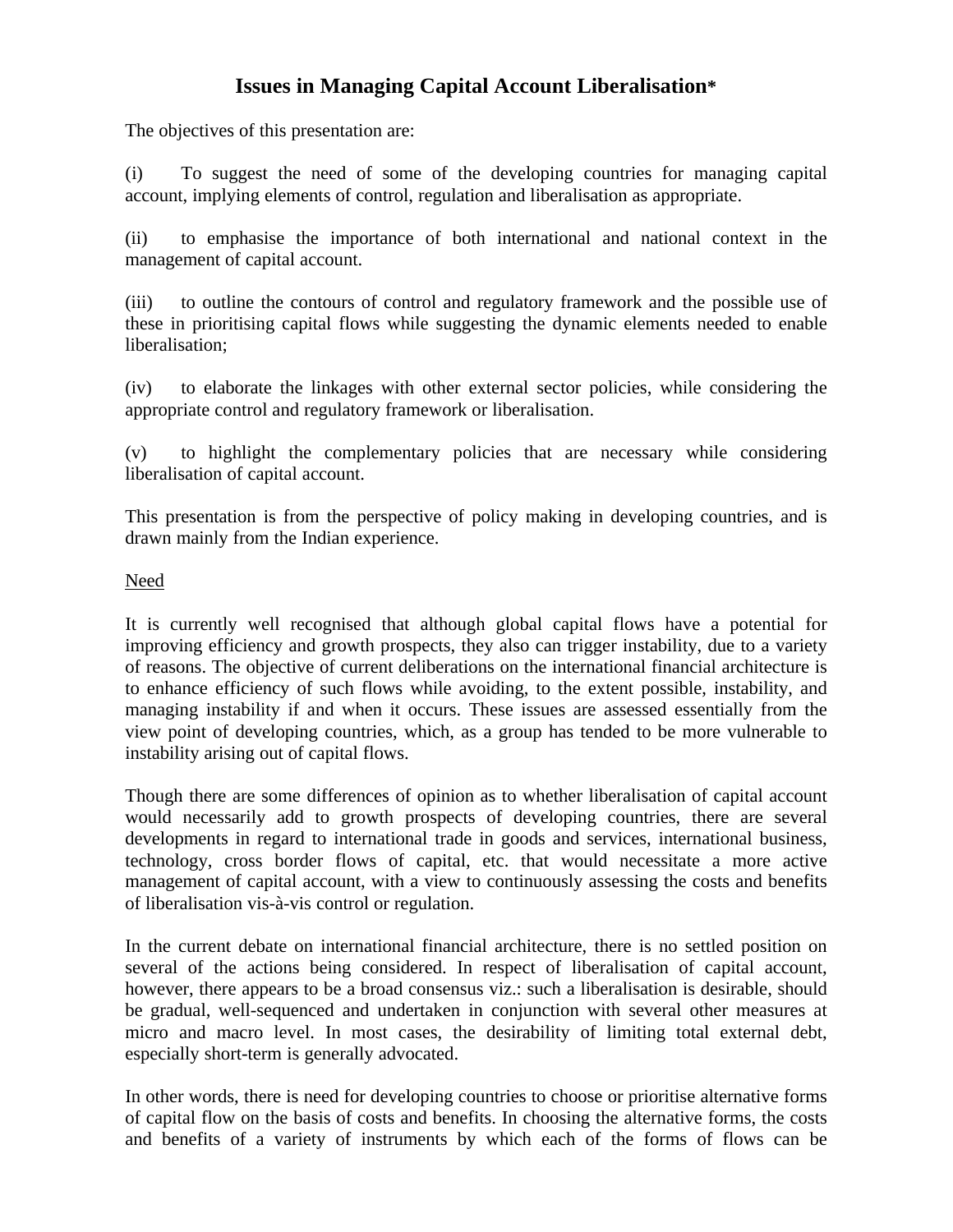influenced should also be assessed. The need for prudent limits on short-term debt is universally acknowledged in the current debate. The treatment of individual components of the capital account and the pace of liberalisation need to vary. Briefly restated, the components of the capital account needs to be managed by each country taking into account country specific characteristics.

It is also clear that while several initiatives are proposed at the global level, the task of preventing a crisis is essentially a national responsibility though an enabling international environment is sought to be put in place to facilitate action by individual countries. No doubt, in today's globalised world, prevention of crises as well as mitigating the effects require multilateral efforts, but the social consequences of such crisis are to be met by the national governments concerned. In this sense, the ultimate responsibility in regard to crisis prevention and management rests primarily on the policy makers of the countries concerned.

The policy makers in developing countries, therefore, have to manage their capital accounts to ensure an orderly process of liberalisation. In this context, management of the capital account involves management of control, regulation and liberalisation. Gradualism in liberalisation implies that the mix between controlled, regulated and liberalised capital transactions keeps changing gradually in favour of the latter. In fact, if the option of reimposing controls to meet an emergency is contemplated, the management of capital account should always contain control, regulatory and liberalisation options.

In India, capital account liberalisation is treated as a process. The medium term objective is orderly liberalisation, while the short-run challenges are met by flexible use of the control and regulatory framework In other words, there may be occasions when the pace of liberalisation needs to be temporarily slowed down, or halted though in some rare cases, the process has to be reversed albeit for a short period.

## **Context**

Industrial and developing countries do have a common interest in encouraging larger but less volatile global flows. Since the policy-making in developing countries involves gradual liberalisation, the pace and sequencing would also depend on the international context as appropriate to the country. Among the relevant international factors are the following:

Firstly, the state of global arrangements for prevention of crises.

Secondly, the extent, nature, anticipated promptness, and apolitical element in liquidity support from international financial institutions.

Thirdly, the arrangements in international financial architecture for burden-sharing between domestic and global as also between private and public sectors.

Fourthly, the perception of a developing country on the potential for magnification of possible inadequacies in domestic policies by the international financial community.

Similarly, the country-context is important in managing capital account.

Among the relevant aspects are: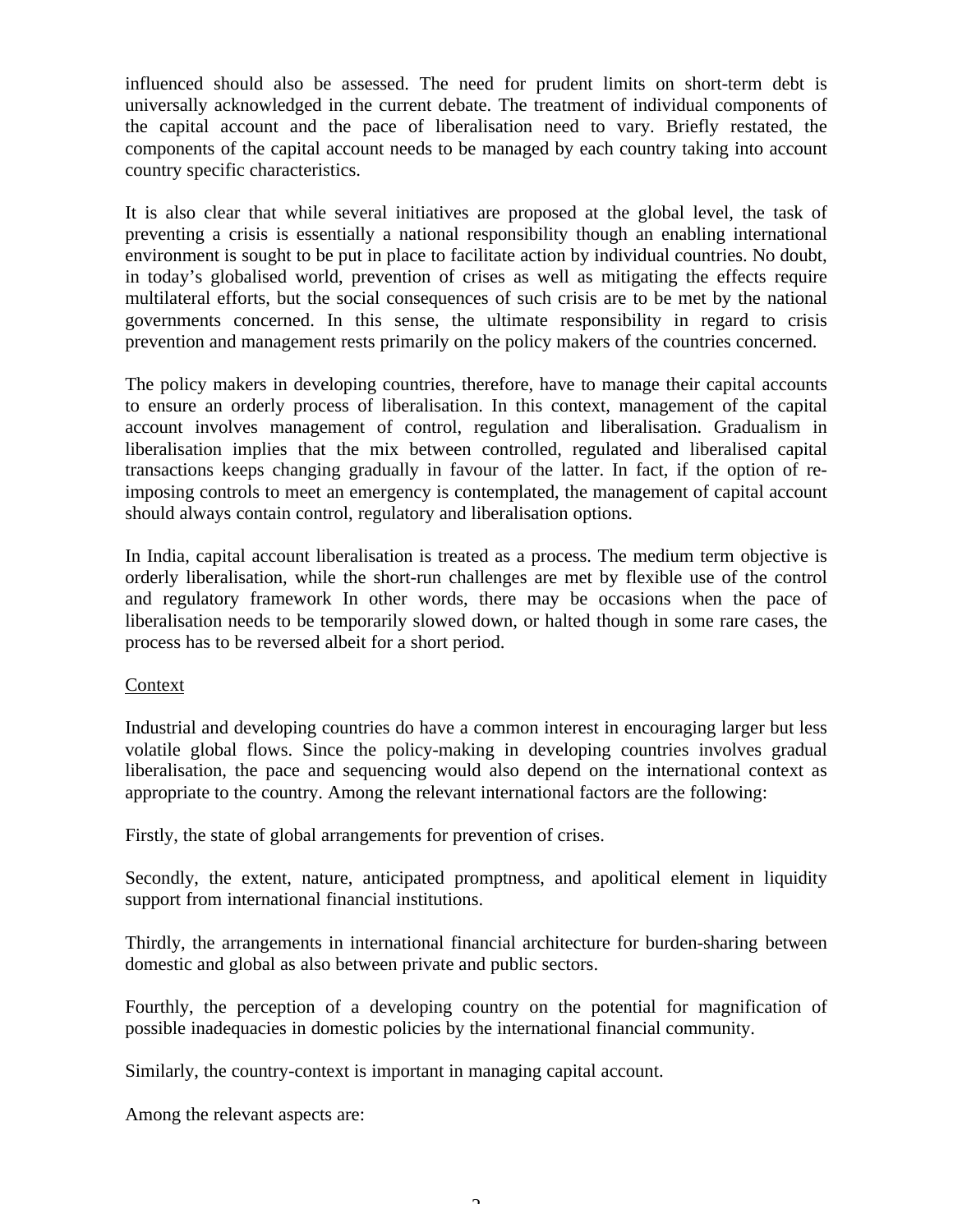First, size and structure of economy, especially the share of external sector;

Second, socio-political orientation to risk-taking or risk-aversion or the societal weights to efficiency vis-à-vis stability;

Third, the potential benefits of liberalisation. For example, in some low-income developing countries, the capital flow may be restricted to official flows, Foreign Direct Investment and trade related flows. The immediate benefits of liberalisation in terms of private flows are, therefore, not evident.

Fourth, the level of development of financial markets and consequently the possible responses of domestic financial institutions to the liberalisation may be such as to indicate relatively more or less efficiency gains, compared to the costs of instability.

Briefly stated, in the absence of effective lender of last resort at the international level, and perceived benefits and cost of liberalisation vis-à-vis regulatory framework and controls on capital flows, a developing country may have to keep choosing from time to time a capital account management regime appropriate to itself.

In India, there is a significant opinion in favour of cautious liberalisation, but at the same time, there are understandable fears of destabilisation. In India, there is, perhaps a greater weight attached to stability. This may be in view of the size and structure of the economy and the uncertain comfort level on international official, and private sector response to a crises on an apolitical basis. Thus, the policy in India is to approach liberalisation on capital account cautiously, gradually, in a well sequenced manner, treating it as a process and responding to domestic monetary and financial sector developments as also the evolving international financial architecture.

## Control and Regulatory Framework and Liberalisation

The mainstream thinking till the Asian crises was averse to capital-controls, but in the recent past, such aversion has yielded to a lively debate on the efficacy of such controls, and consequently the framework and operation of such controls. The control-framework can be viewed from different angles, Basically, the control instruments are quantitative or pricebased, including price ceilings or floors and possibly a combination of the two. Controls or lack of controls may be based on size of a transaction, purpose, or category of participant. Asymmetrical treatments in regard to applicability and nature of controls are common between inflows and outflows; between outflows associated with inflows (i.e. principal, interest, dividend, profits and sale proceeds) and other outflows; resident and non-residents; and between individuals, corporates, banks and other financial intermediaries. The instruments of control do vary from non- applicability, to total prohibition with intermediate regimes, say of approval on an automatic basis, case-by-case or simply price-based. The control may also differentiate financial instruments by their nature or ratings.

In managing the capital account through control framework, there could be a prioritisation of capital flows - in terms of their desirability or otherwise. Thus, for example, a higher preference could be to Foreign Direct investment and long term debt compared to portfolio flows and short term debt.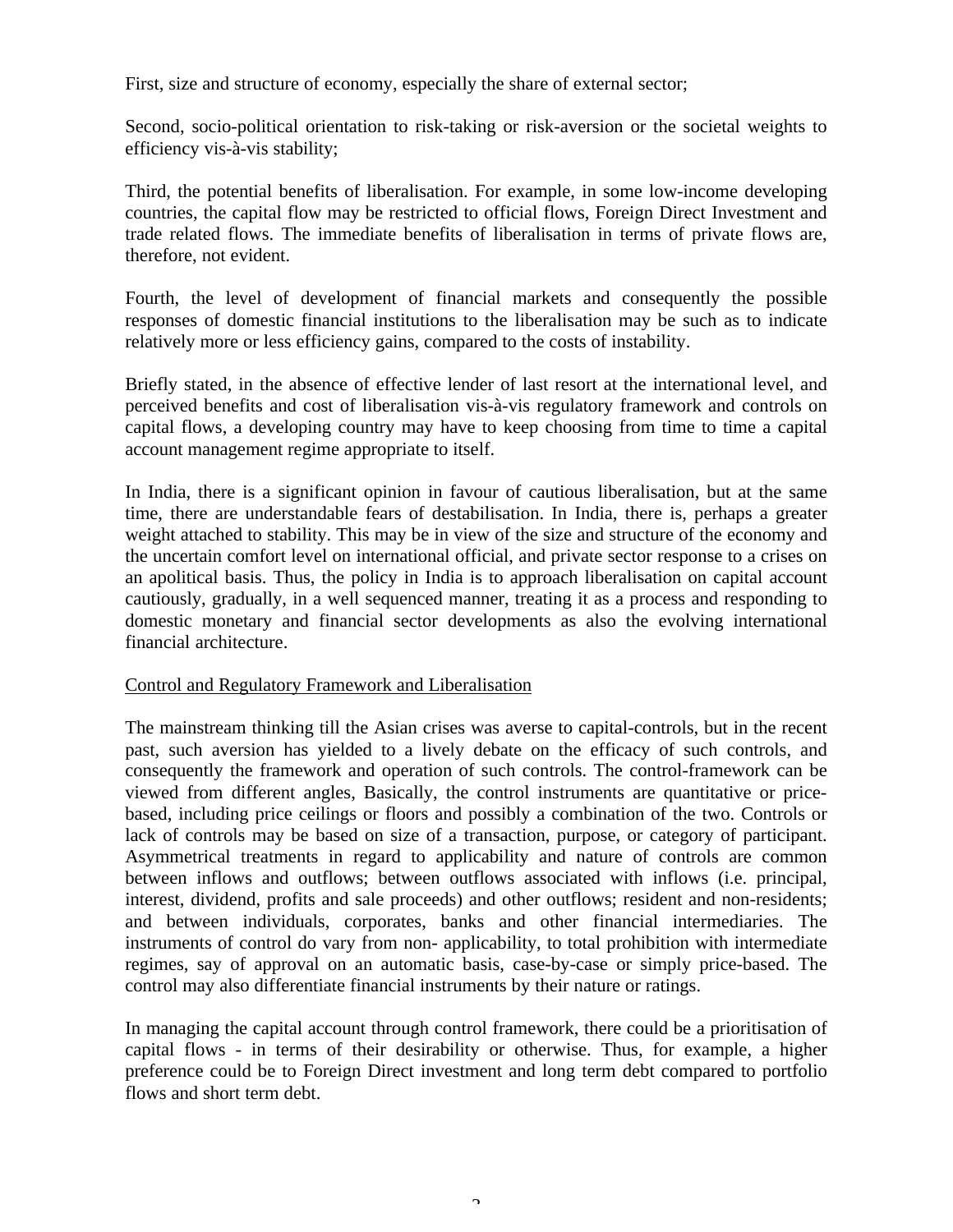It must be recognised that the efficacy of control depends, among many other things, on the category of flows or participant. For example, it is less complex to control the inflows from non-residents, since non-residents are keen to have a legal title to their asset. Empirical evidence indicates that the control over outflows from residents is facilitated more by appropriate tax regime and acceptable exchange rates, than through the control framework.

It is necessary to make a distinction between control framework and regulatory framework. An important component of regulatory framework relates to prudential regulation on banks vis-à-vis external sector. They may include provisioning requirements for net external positions; limits on open positions, and limits on investments in foreign currency denominated assets. There could also be differentiated tax regimes affecting the maturity pattern. Monetary measures such as reserve requirements have both an external sector and monetary angle. These regulatory instruments are part of package available for influencing the size and composition of capital flows. Similarly, regulatory restrictions on portfolio investments by securities regulator would also provide for different degrees of openness from time to time.

While controls may have a potential to be inefficient, there is considerable merit in using the regulatory mechanisms for moderating the ebb and flow in capital movements. The gradual movement towards liberalisation can be operationalised through a change in the mix and rigour of controls or regulatory framework, especially taking into account the tendency towards perceived excess in inflows or outflows.

In regard to the dynamic of control or regulation vis-à-vis liberalisation, it is clear that a workable framework appropriate to each country is necessary. The more important aspect of management of capital account is the flexibility available in the framework to progressively liberalise the capital-account transactions, depending on the domestic and international developments. At the same time, such a flexibility could permit quick responses to changes in magnitudes, direction and composition of flows that may appear to be inappropriate to the circumstances. This flexibility in operations may, for success, warrant complementarity with other policies. Finally, there may be a case for retaining the freedom to re-impose controls or tighten regulations as long as the vulnerability to highly speculative or motivated attack on the currency exists, since market corrections may be more destabilising to the economy. Thus, it may be wise, even in the liberalised framework in capital account to retain an option to impose controls or tighten regulations.

In India, regulatory framework has been used in several combinations to address problems of excessive inflows and pressures towards outflows, during the reform-period, implying short term movements bi-directionally i.e. tightening or loosening controls as also regulations, while maintaining medium-term progress in liberalisation. Controls, however, continue to apply mostly to residents.

A qualitative change however, has been brought about in the legal framework for management of foreign exchange in June 2000 by which the objectives of regulation are redefined as facilitating trade and payments as well as orderly development and maintenance of foreign exchange market in India. The legal framework envisages both developmental dimension and orderliness or stability. The legislation provides power to the government to reimpose controls if public interest warrants it.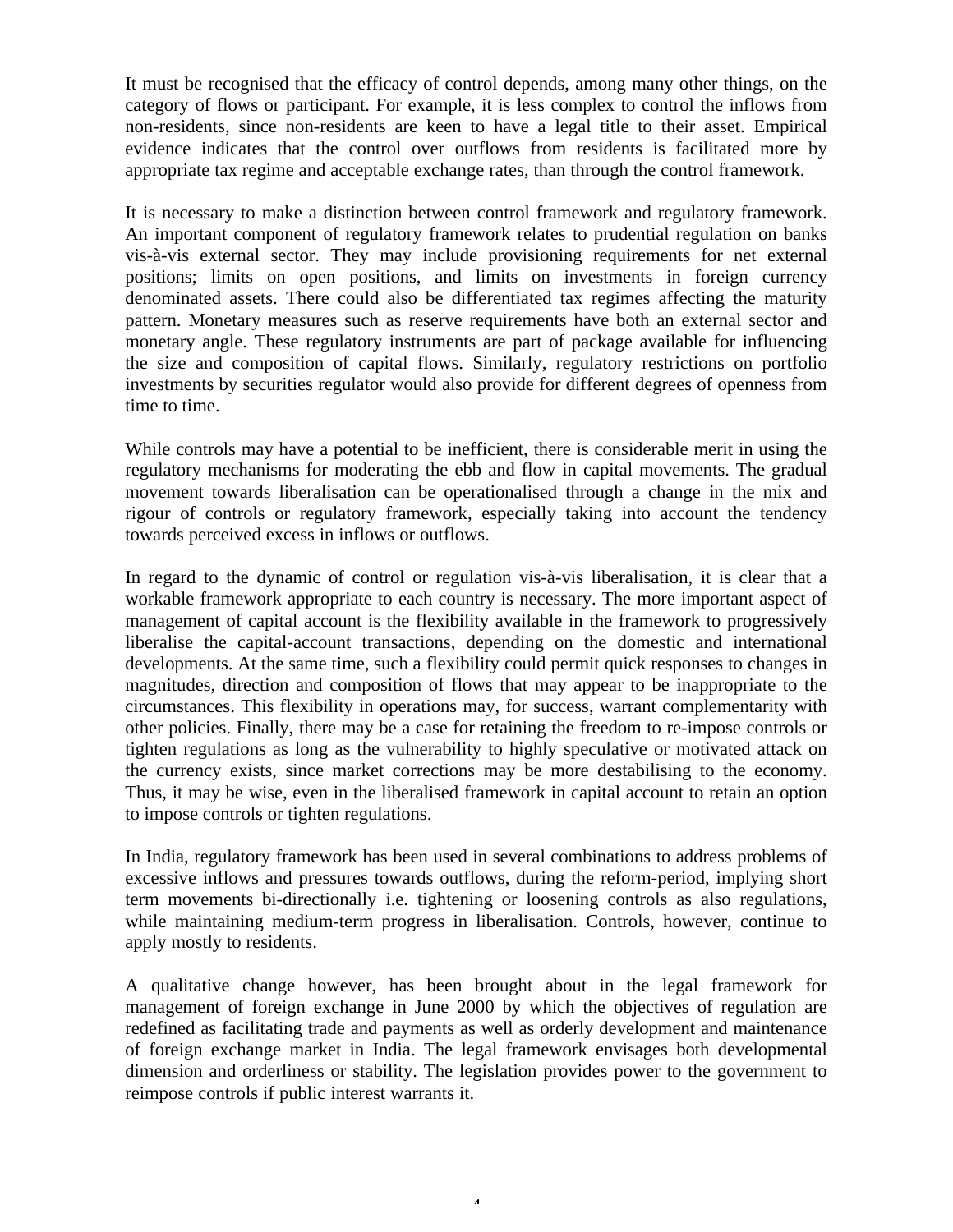## Linkages

It appears that the porous nature of capital controls is minimised if the dangers of capital flows occurring in the guise of current account transactions are avoided. Among the measures adopted in India are the twin requirements viz.; repatriation and surrender of current receipts of the residents (which includes entities) and restricting foreign currency payments only to genuine transactions, and in reasonable amounts. Furthermore, serious distortions in trade policy could make the management of capital account difficult. Thus, liberalisation of import of gold to officialising inevitable import of gold to satisfy the domestic demand was considered essential to enable liberalisation of capital account in India. Moreover, if there is a commodity-concentration in exports or imports (oil in the case of India), careful monitoring is required to assess the impact and respond, if need be, with changes in management of capital account.

Experience indicates that foreign currency denominated assets within the country and trading of domestic currency outside the country could have destabilising effects on the balance sheets and currencies for reasons essentially external to the domestic economic factors.

The adequacy of forex reserves is yet another important consideration in the management of capital account. First, adequacy has to be viewed not only in terms of trade needs but also other short term liabilities. Secondly, it is not merely the long term or short term debt in terms of *original* maturity that is relevant for reserves, but the *residual* maturity. Thus, in managing the capital account, the maturity profile of debt, including short term debt becomes important. Thirdly, a trade-related debt which is in the nature of collateralised debt may be less severe on reserve-requirements. Fourthly, any addition to portfolio-flows may warrant comfort through some additions to reserves, which implies that the net contribution to investment in the country through portfolio flows is, in effect, less than what the magnitudes indicate. This is not to deny the indirect effects on competition of enhancing efficiency through portfolio flows. Fifthly, there is usually a cost of maintaining forex reserves and the net cost would depend on the difference between the marginal cost at which the reserves have been built and the marginal return from deployment of reserves. The liquidity management including level of forward liabilities are also relevant. Disclosures of such liabilities, as in India, have proven to be effective. Finally, while the optimal level of reserves is difficult to quantify, attention to level of reserves and their management are critical to overall capital account management, especially to the sentiments prevailing in forex markets. Often, the incremental changes in level of reserves rather than the level seem to be of significance to market perceptions. Further, the market perceptions appear to be more sensitive to downward movement in reserves than upward movements. To the extent, management of capital account tries to influence the size and composition of capital flows impacting on meeting of current account deficit as well as movements in reserves , the adequacy of level of reserves is a relevant factor.

In India, the level of forex reserves is so maintained and increased from year to year as to cover adequately not only imports but also the short term liabilities, especially short term debt and portfolio investment. Further, the level of reserves also takes into account the operational need to enable the Reserve Bank to even out the mismatches between supply and demand in forex markets and thus ensure orderly conditions in a less developed market characterised by lumpy demands.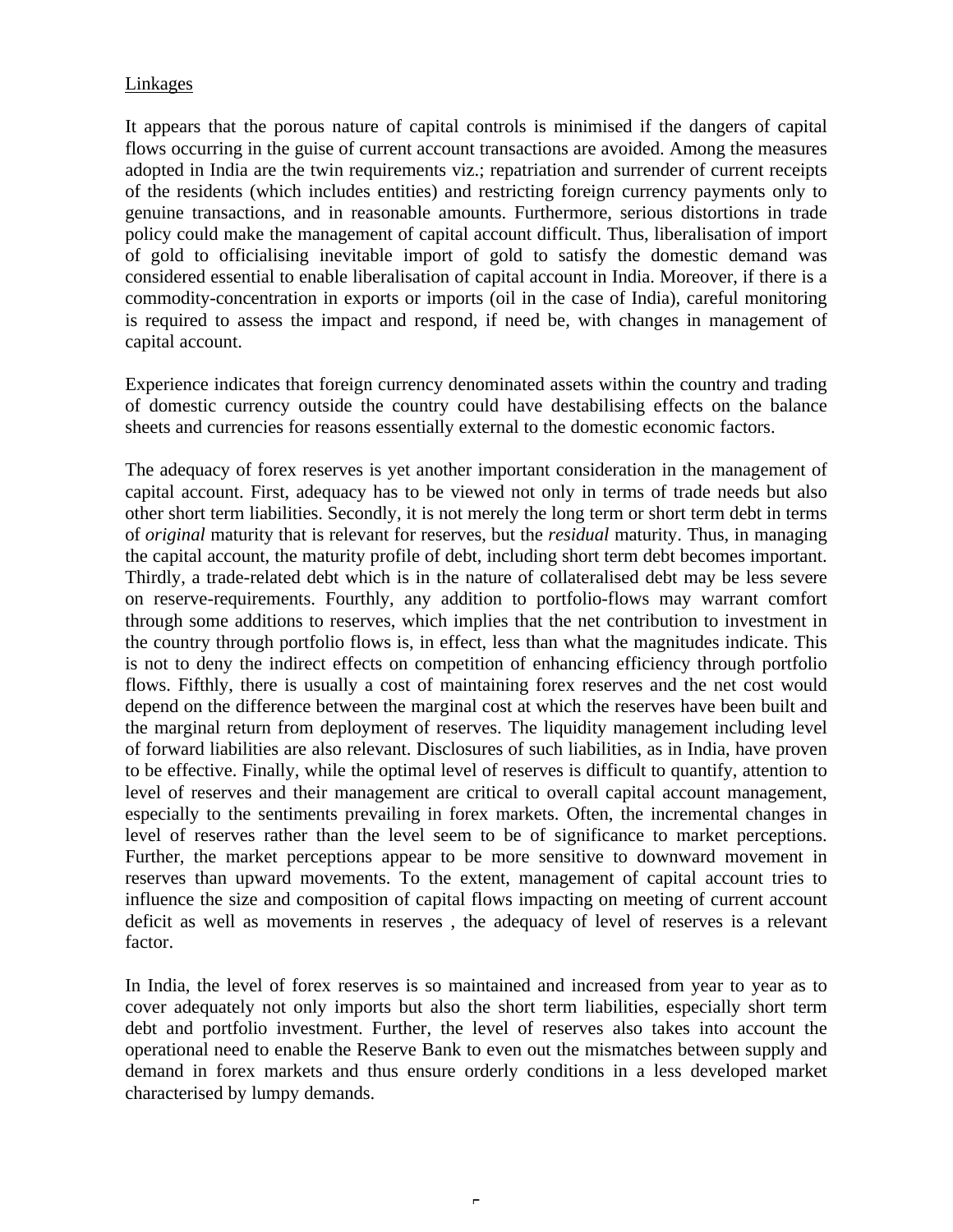On exchange rate, the possibility of persistent misalignments due to reasons other than domestic factors cannot be ruled out and correction cannot be left entirely to the market. The developing countries do need some armoury to address such issues. It appears almost certain that capital controls would be ineffective if in the popular perception, the exchange rate does not appear to be realistic. In other words, there is considerable merit in the argument that capital controls are not substitutes for an appropriate exchange rate regime even though capital controls facilitate avoidance of excess volatility in the exchange rate that may be caused by destabilising capital flows.

Finally, an integrated view of the state of development of and activities in financial markets is appropriate. The activities in forex markets and its linkages with other markets, especially money-market, debt market especially government securities market, and equity markets have to be identified and monitored while managing capital flows. Recognition of linkages, monitoring the developments, and willingness to intervene credibly in any or all of these markets, as appropriate may be essential. Perhaps, markets should be aware of the broad objectives of such intervention. As each of the financial market develops and gets integrated with others, measures to increasingly liberalised capital account could be considered. Indeed, it is possible to argue that liberalisation of capital account would aid the process of development of financial markets, but this is valid only when some informed judgements are made in respect of each country on the interactions between the management of capital account and the financial markets. In any case, capital control or regulatory framework or liberalisation would be ineffective or unstable in the absence of proper appreciation of such linkages among financial markets.

Above all, irrespective of the extent of liberalisation, official monitoring and surveillance of large international transactions and players would be helpful in effective and credible management of capital account.

In India, during periods of surges in capital inflows, or pressures on outflows, operations in the external sector were coordinated with actions by Reserve Bank in money and government securities market to ensure stability.

#### Complementary Policies

There are several policy areas that have been identified as being critical to the health of global monetary and financial systems in future. Many of them fall within the jurisdiction of the countries concerned. There is certainly an implicit recognition that the net benefits from liberalisation of capital account in respect of any developing country would be enhanced if the complementary policies are followed. Among the more important of these are: first, strengthening the banking system, diversifying financial intermediation through both banks and non-banks, and developing as well as regulating financial markets in a sound manner.

Secondly, the regulatory practices and the co-ordination between regulators as the national level and among the national level regulators at the international level are also attracting attention.

Thirdly, monitoring the balance sheets of large banks, large corporates and even governments in terms of their growth, quality and vulnerability to shocks is considered important. This monitoring may have to cover stocks and flows, as also foreign currency exposures hedged or otherwise and direct or indirect.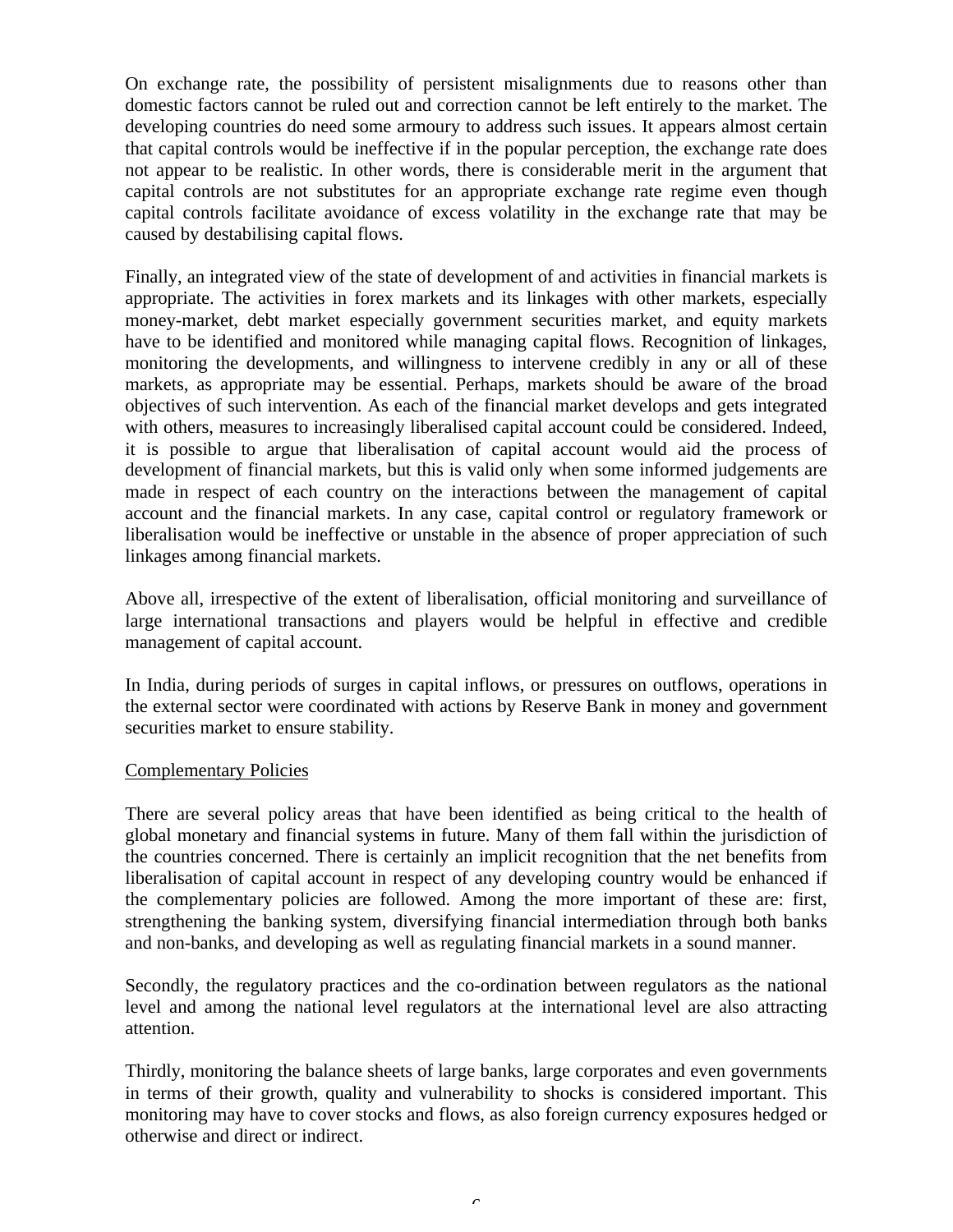Fourthly, there is a fiscal burden in case there are systemic problems, especially in banking sector, irrespective of whether banking is in public or private sector. The health of banking sector is critical for many reasons, one of them being stability in external sector.

In India, the complementary policies considered essential have been identified by the *Committee of Capital Account Convertibility* (1997). The Committee observed that while there were benefits of a more open capital account, it could also impose pressures on the financial system. Hence the Committee indicated certain sign posts or preconditions for a more open capital account and these are: fiscal consolidation, inflation-mandate and strengthening of the financial system.

Of particular significance in regard to complementary policies that are relevant to management of capital account are standards and codes being evolved and monitored by several agencies, including in particular IMF, World Bank, BIS, Financial Stability Forum etc. (Dr.S.N.Acharya has made an excellent presentation on this in this Conference)

Each country will no doubt, benchmark their existing practices against the international codes and standards, and consider their appropriateness, extent of application, nature of adaptation needed, relative priorities, etc. Several of the actions suggested require tremendous effort in regard to many developing countries and if full compliance is desirable for further liberalisation of capital account, the pace of such liberalisation may not be rapid.

In India, several *Advisory Groups* have commenced a review of the international standards and codes and an assessment in so far as India is concerned; some of these reports are expected to be released for public debate during the next 6 to 9 months.

## Outlook

It is clear that avoiding crises is ultimately a national responsibility. The impact of instability in times of crises appears at this stage of global environment to largely be borne by the home or domestic public sector rather than the global private sector. Moreover, the burden of such an asymmetrical impact is more painful on developing countries, especially the poorer ones. Hence, in this context, the distinct preference for stability, on the part of some developing countries needs to be appreciated. Such a preference towards stability also argues for managing their capital account regime. Such regimes could have a mix of control, regulatory and liberal elements as appear most appropriate from time to time, to the national authorities who are accountable to the people for possible crises. In such a mix, there is merit in avoiding controls, but taking recourse to regulatory measures, while pursuing the liberalisation objectives.

Within this overall framework, the progress in capital account liberalisation would perhaps depend on several international and domestic factors. Some of them are : First, the progress in global co-operation and understanding on relevant codes and practices to assure financial stability. Secondly, the quality of assurances and support from international financial community in general and International Financial Institutions in particular, if crises were to occur. Thirdly, the nature of burden-sharing arrangements with private sector in case of crises. Fourth, the progress of institutional and financial market developments in the country concerned.